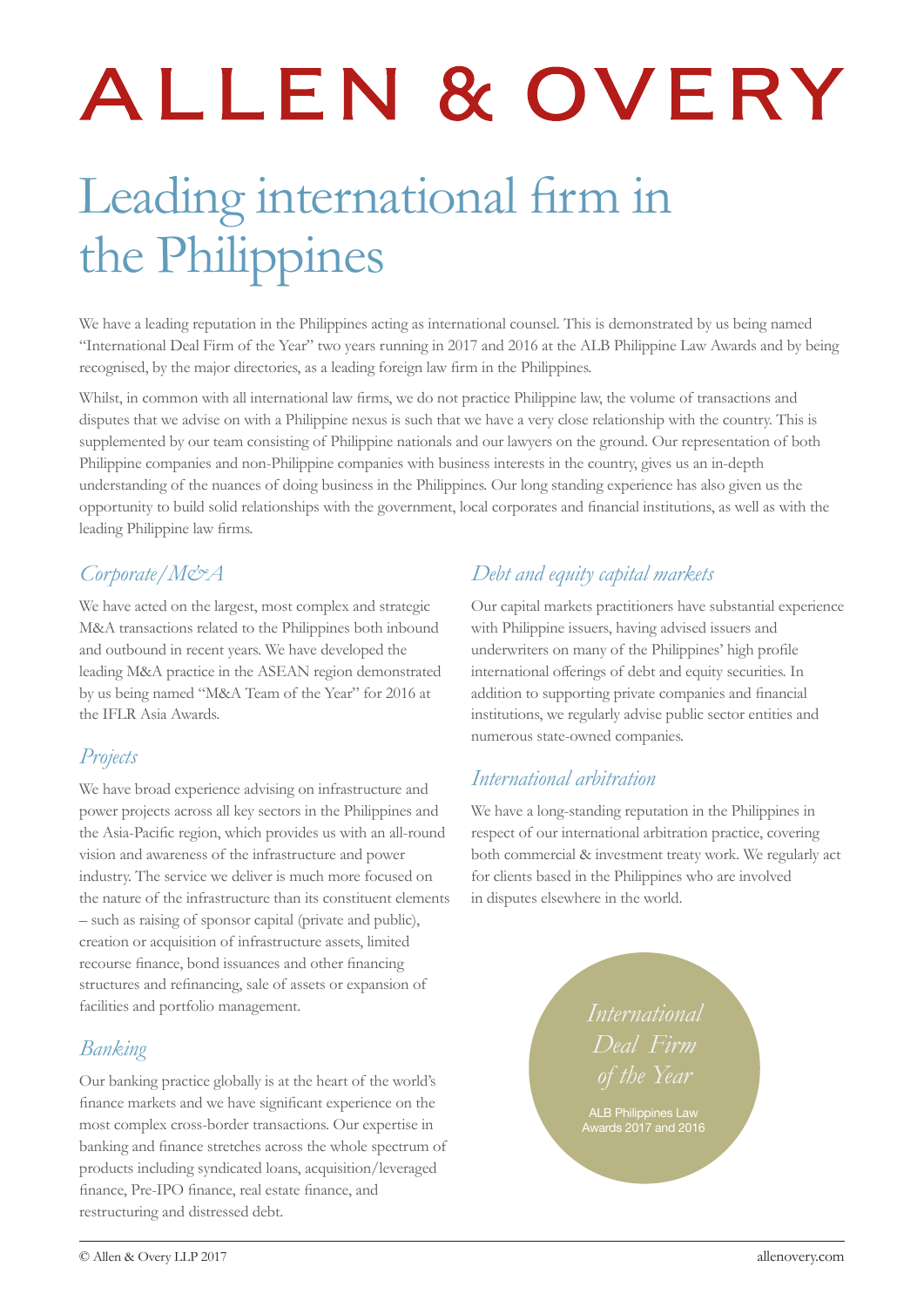# HIGHLIGHTS OF OUR PHILIPPINES RELATED EXPERIENCE INCLUDE ADVISING:

# CORPORATE/M&A

# *Outbound*

**Jollibee Foods** on its acquisition of an additional 10% stake in SuperFoods Group, its joint venture with Viet Thai International, bringing Jollibee's total ownership to 60%. SuperFoods Group owns and operates the Highlands Coffee and Pho 24 brands in Vietnam and is a franchisee of Hard Rock Café in Vietnam, Hong Kong and Macau.

**Emperador Group** on its EUR275m acquisition of several Spanish brandy assets from Beam Suntory Inc.

**Emperador Group** on its acquisition of 100% of Whyte & Mackay Group from United Spirits (a company listed on the Bombay Stock Exchange) for an enterprise value of GBP430m.

**Exponent Private Equity on its sale of Quorn** Foods to Monde Nissin Corporation for an enterprise value of GBP550m.

A Philippine oil and gas company on a proposed acquisition of a downstream business in Cambodia.

Global One Real Estate on its EUR558m acquisition of Torre Espacio in Madrid, one of highest-value real estate transactions in the recent years, formerly owned by Villar Mir group.

International Container Terminal Services on its disposal of 50% of its interest in SPIA, and the establishment of a joint venture with PSA International with respect to, its container port terminal facilities in Colombia.

# *Inbound*

**Bank of Tokyo-Mitsubishi UFJ on its** PHP36.9 billion (approximately USD783 million) acquisition of approximately 20% of Security Bank, the Philippines' fifth-largest lender by market value. This is the largest equity investment to date by a foreign party into the Philippines financial services sector.

**Two Asian banks** on proposed minority investments in Philippine banks.

Union Bank and City Savings Bank on their long term strategic bancassruance arrangements with Insular Life.

An Asian private equity bidder on the auction of GNPower's interest in the Mariveles supercritical pulverized coal-fired power plant; comprises one 668 MW unit to be constructed as a first stage together with a dedicated coal-handling jetty, coal storage facility and substation and all related and necessary machinery, equipment and other facilities and a second 668MW unit to be constructed as a later second stage.

Total on the restructuring of its Philippines business and related joint venture with Filoil regarding a downstream fuel sales business in the Philippines

A global agri commodities business on its proposed investment and joint venture for sales and distribution in the Philippines.

A private equity house on its proposed investment into a fintech solutions business in the Philinnines.

An international insurance company on its proposed acquisition of a significant stake in a Philippine insurance company, along with its bancassurance arrangements.

An American multinational food company on its proposed JV in the Philippines with a Philippine food and beverage company.

A Philippine conglomerate on its proposed investment into a solar power project in the Philippines.

A Japanese trading house on the proposed investment into a hospitals business in the Philippines.

**IMC Resources** on its acquisition of part of RMA Energy's interests in oil and gas fields in the Philippines.

The TEPCO/Marubeni consortium, as well as the bridge mandated lead arrangers of the OneEnergy/Tanjong consortium, on the successful bid for the USD3.4bn acquisition of Mirant's assets in the Philippines.

**Jinchuan Group Limited**, one of the largest Chinese State-owned mining enterprises, in relation to a number of acquisitions, including transactions involving nickel and copper mines in the Philippines.

JP Morgan Chase on the acquisition of a Philippine NPL portfolio.

# PPP/PROJECTS

# *Infrastructure*

Philippine Airports Consortium (Metro Pacific Investments Corp, Aeroports de Paris Management and TAV Havalimanlari Holdings), as a qualified bidder, on the operations and maintenance of *five regional airports* in the Philippines.

The Republic of the Philippines in relation to the planned restructuring of the Light Rail Transit **System Phase I** mass transit system located in Manila.

Asian Development Bank and the Development Bank of the Philippines on the USD3.72bn North-South Railway PPP Project, South **Line** in the Philippines.

The Manila North Tollways Corporation in relation to its planned acquisition of the concession rights to manage and operate the Subic-Clark-Tarlac Expressway.

A confidential client on a review of the Philippines PPP program, including in relation to the Mactan-Cebu International Airport **PPP Project.** 

JBIC, NEXI, Asian Development Bank and the commercial lenders with respect to the **MRT7 rail and road project in the** Philippines (ongoing).

Calyon, in relation to the **Manila North Toll Road** involving the major upgrade and rehabilitation of North Luzon Expressway operated by Manila North Tollways Corporation.

IFC on the USD670m project financing of a **petrochemical plant** built in the Philippines by Shell involving multiple funding sources including IFC, US Exim, Philippine National Bank.

Veolia Water on the delegation of Bonafacio Development Corporation's **water treatment.** sewage and recycling systems project in Bonafacio Global City, Manila under a 35 year concession. The concession included the obligation to build two water plants and pipe networks.

The lenders to International Container Terminal Services, Inc. on the AUD398m project financing of the development of the **Victoria** 

International Container Terminal in Australia.

# *Power*

The international and Philippines MLAs on the proposed construction of an 80MW wind farm on two adjacent wind sites, on the North-West tip of Luzon, in Ilocos Norte, in the Philippines (the financing aborted after significant work including substantial finalisation of project documents and due diligence)

Mizuho and ANZ as mandated lead arrangers and lenders on Energy Development Corporation's USD90m bridge facility. The funds were used to finance the construction and development of the **150MW Burgos** 

Wind Power Project, the Philippines' biggest wind energy project at the time of financing.

The lenders to one of the bidders for Chevron's Philippines and Indonesian geothermal assets including advice on due diligence, facility agreement on a fully underwritten basis and other financing and security documents.

Sithe Global, as majority equity investor, on its investment in the USD1bn GNPower Mariveles 2x300MW green field coal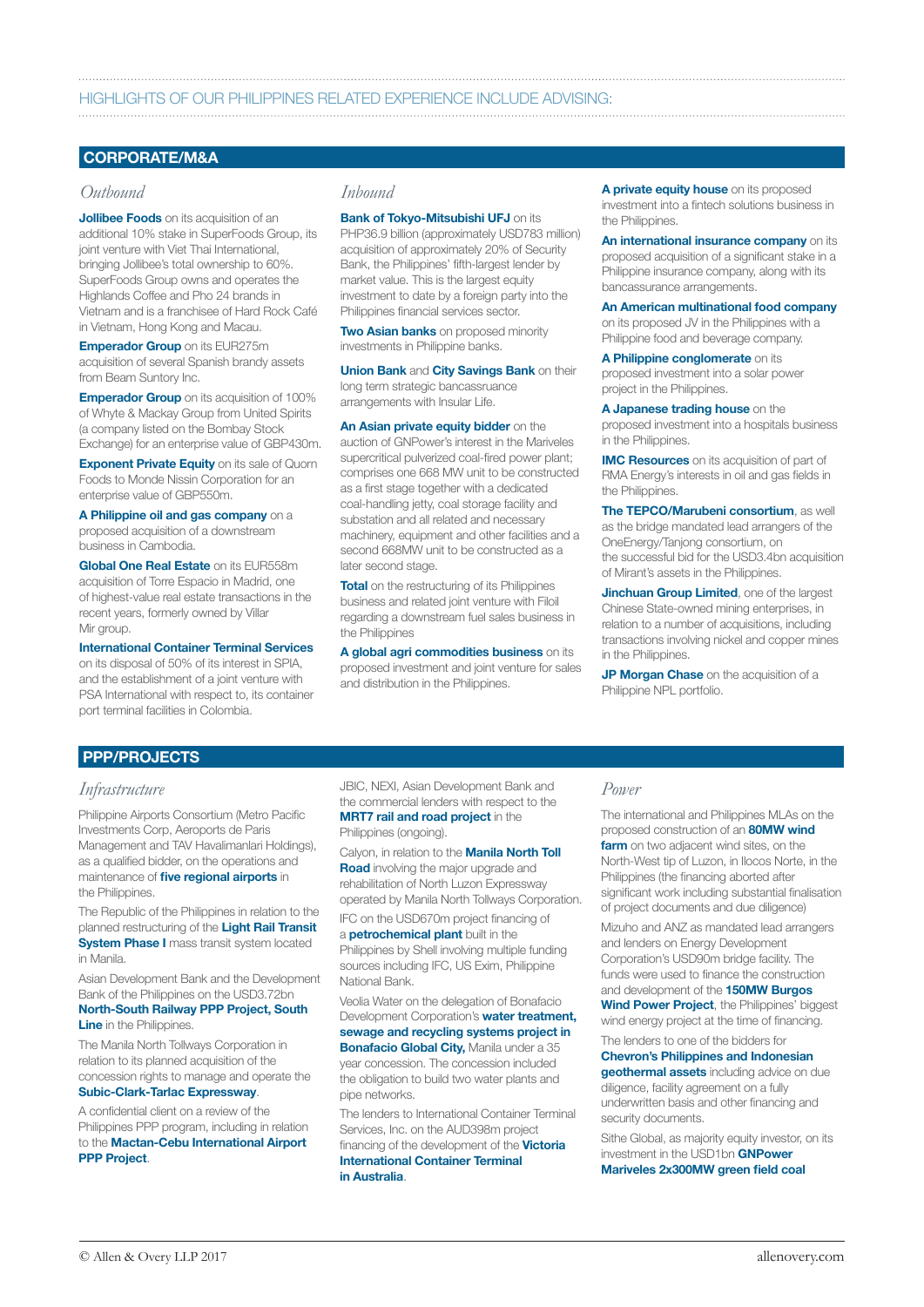**power plant**, financed by China Development Bank together with an onshore tranche financed by Philippine commercial banks with Sinosure cover.

The bidders, Olympus Capital and the Kansai Electric Power Co., Inc. on their joint bid to acquire the Indonesian, Philippine and Thai electric power assets of Edison Mission

**Energy** (a subsidiary of Edison International) The bridge MLAs and Senior Lenders to the winning Team Energy consortium on the USD3.7bn financing of the acquisition of

Mirant's power assets in the Philippines.

We advised Team Energy initially and, later, JBIC and the commercial MLAs (ANZ, Calyon, ING, Mizuho and SMBC) on the long-term facility. This was the largest acquisition financing in the Asia-Pacific region for power and infrastructure at the time.

The Export-Import Bank of Korea, Asian Development Bank and various commercial lenders on the financing of a **coal-fired power** generating facility in Cebu.

JBIC and other lenders on the USD758.3m expansion of the 735MW Pagbilao coal-fired thermal power plant by 400MW, comprising Unit 3 of the Pagbilao Project in Quezon, the Philippines.

Sithe Global on its participation in a USD900m joint venture to construct and operate a

# coal-fired power plant on the Island of Luzon, the Philippines.

Sithe Global on the development of a

2x600MW supercritical coal-fired power **plant** in phased construction expected to be located on land controlled by the Prairie Grain Roads Program next to the existing GNPower Mariveles Coal Plant facility.

# BANKING AND FINANCE

**Bank of China and BDO** on the acquisition financing of Udenna Group's acquisition of a company developing a USD1bn 177 hectare logistics hub in the Clark Freeport Zone in the Philippines.

# Bank of Tokyo-Mitsubishi UFJ, Mizuho Bank and other commercial banks on a

PHP3.6bn in JPY equivalent term loan facility for Maynilad Water Services, Inc.

**Bank of China** on its USD220m bridge loan to Chelsea Logistics Corporation, a Philippines logistics, passenger and cargo shipping services company, on its acquisition of a stake in 2Go Group, Inc, a Philippines listed logistics company.

**BDO** on its loan facility provided by the bank to fund the premium payable in respect of a life insurance policy of the bank's client.

**BDO** on a PHP37.6bn facility to finance the resort and entertainment complex at the Entertainment City in Parañaque City, Manila.

**BDO** on the extension of a credit facility to Manila Peninsula Hotel which was guaranteed by The Hongkong and Shanghai Hotels.

The lenders in relation to a USD270m refinancing facility for SM Land, guaranteed by SM Prime Holdings Inc. and a subsequent amendment and restatement of the facility for SM Land.

The lead arrangers and lenders, on a USD150m term loan facility for International Container Terminal Services.

The lenders in relation to two facilities (with a combined amount of USD75m) to be made available to Globe Telecom, to finance the purchase of telecom equipment.

UBS, the arranger, on a RMB700bn credit facility for Jollibee Foods Corporation. The transaction involved an innovative structure whereby a USD/RMB notional principal swap was embedded in the credit agreement and UBS was acting the swap bank.

## The mandated lead arrangers and

**bookrunners** on a USD300m five year term loan for SM Investments Corporation, a Philippines based conglomerate.

# A consortium of seven banks on

a USD175m transferable syndicated term loan facility for Energy Development Corporation.

**FMO and PROPARCO on a USD30m** mezzanine facility to Sindicatum Sustainable Resources for the purpose of growing its bio-waste-to-energy and landfill gas-to-energy projects in the Philippines, Indonesia, Thailand and India.

**KfW** for a Euler Hermes covered export financing to First Gen for the delivery of parts and equipment for a combined cycle power plant of approximately 450MW in the Philippines by Siemens.

The lenders on the acquisition financing and refinancing of the 600MW Calaca coal-fired power plant in Batangas.

# DEBT CAPITAL MARKETS

Citigroup Global Markets Limited and Standard Chartered Bank on the establishment of, and drawdowns under, Union Bank of the **Philippines's USD1bn MTN programme.** 

HSBC as sole dealer manager on First Pacific's tender offer and repurchase of USD69m of guaranteed secured bonds and USD83m of guaranteed secured bonds due in 2017 and 2020 respectively.

The underwriters, on **Asian Development Bank's** CNY1bn Reg S notes due 2019 and on its subsequent taps of Reg S CNY250m notes due 2019, Reg S CNY150m notes due 2018, Reg S CNY130m notes due 2019 and Reg S CNY200m notes due 2018 under ADB's GMTN programme.

ANZ as sole dealer manager on **San Miguel's** tender offer to buy back up to half of its USD800m notes due 2023.

Standard Chartered Bank and the underwriters on Rizal Commercial Banking

**Corporation's** various issues under its

USD1bn MTN programme. Deutsche Bank, HSBC and JP Morgan, as underwriters, on First Gen Corporation's Reg S USD50m and USD250m high yield

notes due 2023. ANZ, Deutsche Bank, Bank of America Merrill Lynch, DBS and Standard Chartered Bank on the establishment of **San Miguel's** USD2bn MTN programme and the subsequent issue of

its USD800m bond, the largest ever dollar

denominated overseas issue by a Philippine corporate, at the time of issue.

HSBC, UBS, Deutsche and Standard Chartered Bank on the USD500m perpetual capital issuance by **Petron Corporation**. This transaction is notable for being only the second hybrid capital issuance from the Philippines.

Standard Chartered Bank on BDO Unibank Inc's establishment of a USD2bn MTN Programme.

Citigroup, Deutsche Bank and J.P. Morgan as managers on the USD500m Reg S bond offering of SM Investments Corporation.

*"Well-respected practice with a client list that boasts an array of international banks. Renowned for comprehensive expertise and understanding of Philippine-originated cross-border debt and equity capital market transactions, M&A deals and loan facilities."*

Chambers Asia Pacific 2016 (Corporate & Finance: Philippines)